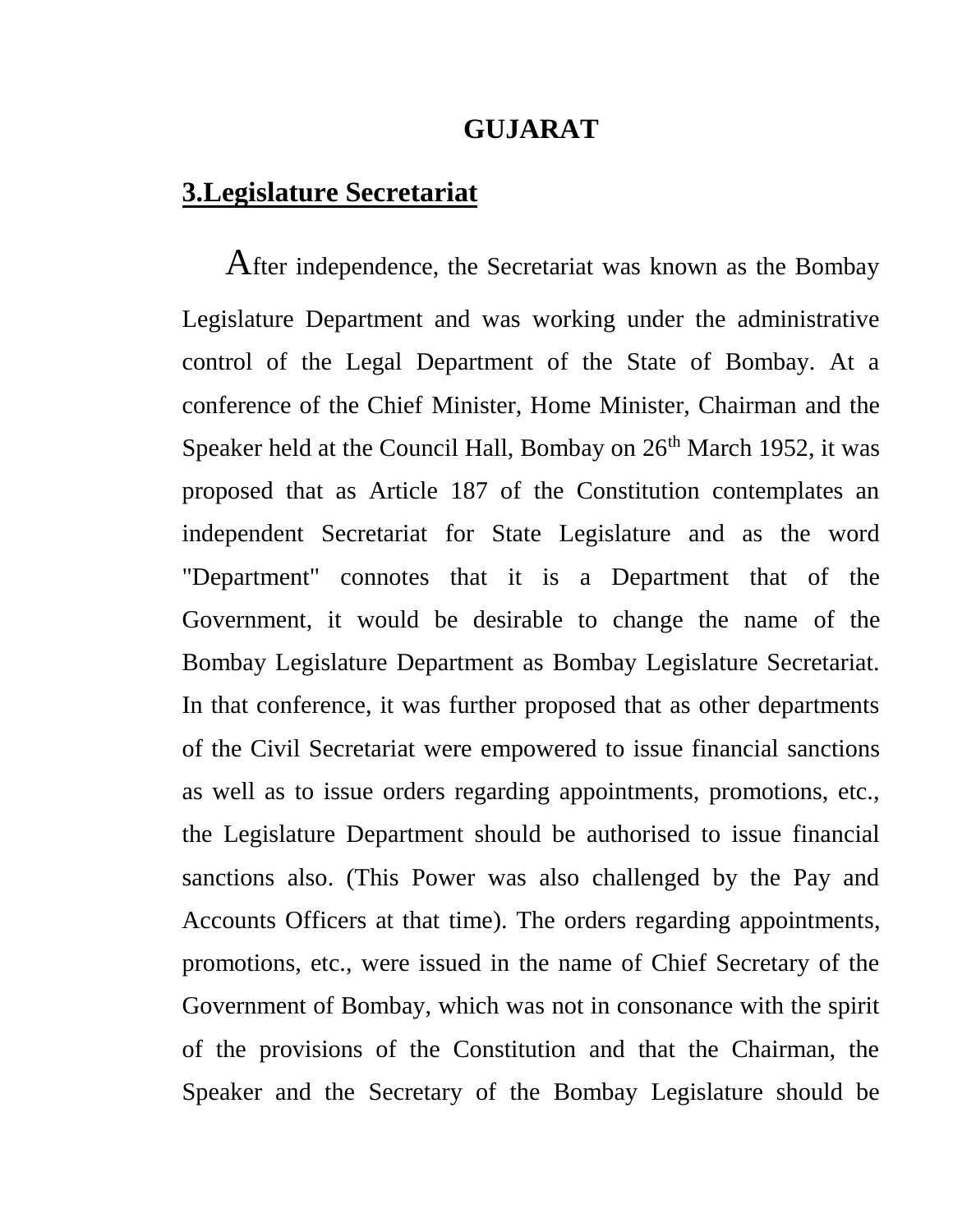empowered to exercise the power and discharge the functions relating to financial matters pertaining to the Bombay Legislature Secretariat. The Officers of the Legislature Secretariat also should be empowered to authenticate orders, etc., pertaining to the Bombay Legislature Secretariat.

The above proposal was agreed to under the Government Resolution, Legal Department No.9284/B, dated the 23 March 1959, Bombay Legislature Department was named as "Bombay Legislature Secretariat", and with the creation of a separate State called Gujarat in 1960, this Secretariat was named as "Gujarat Legislature Secretariat".

The work of the Secretariat is divided under the following heads on a functional basis:

i) Establishment Branch is dealing with appointments, promotions, condition of services of the staff and preparation of various seniority lists of the staff members of the Secretariat.

- ii) Legislation Branch-I is dealing with Legislative matter;
- iii) Table Branch is dealing with various types of motions, Resolutions and Financial Business of House.
- iv) The General Branch is dealing with Administrative matters;
- v) Pay & Allowances Branch deals with Pay & Allowances